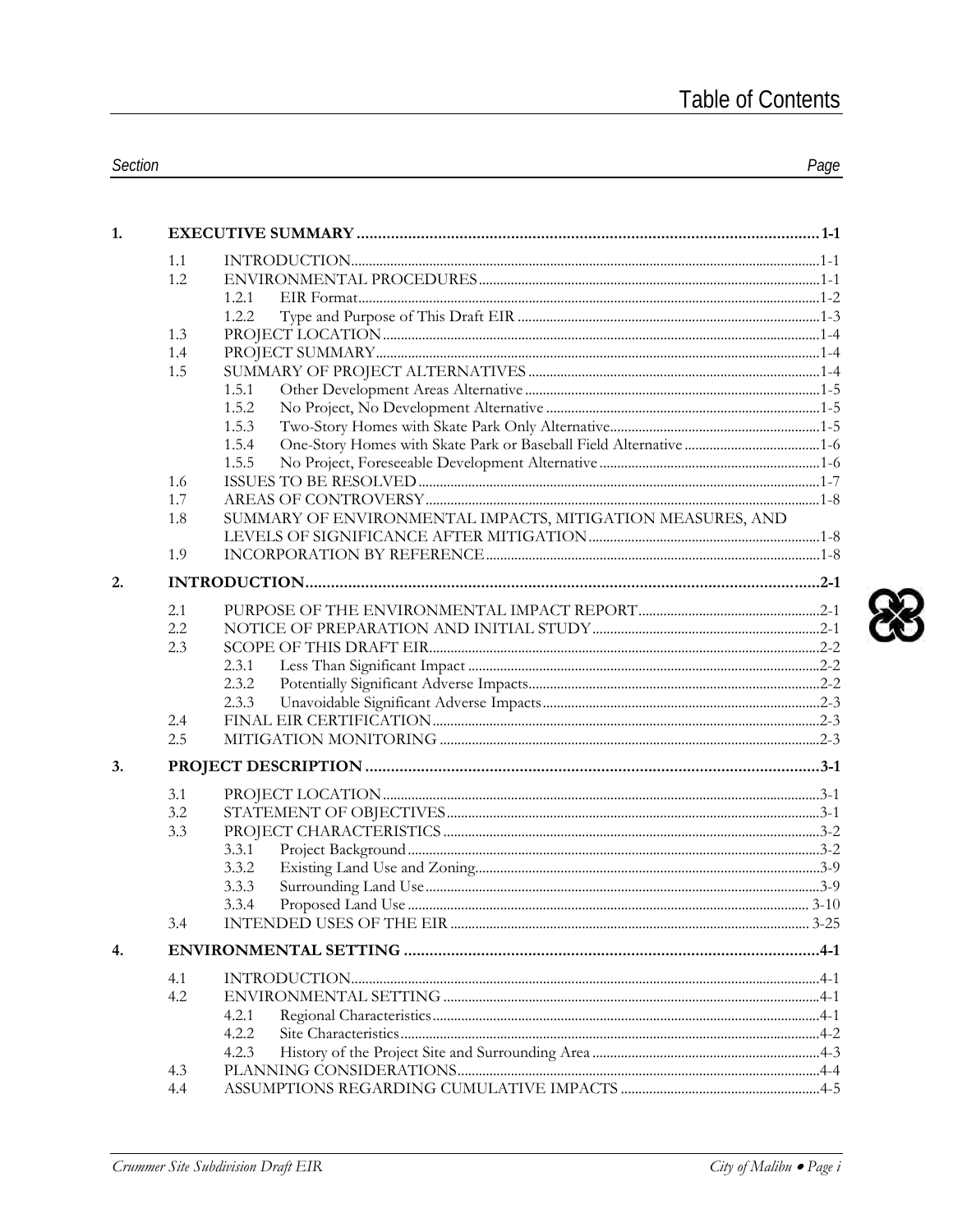$5.$ 

| $\sim$<br>Section | aae |
|-------------------|-----|
|                   |     |

| 5.1 |                |  |
|-----|----------------|--|
|     | 5.1.1          |  |
|     | 5.1.2          |  |
|     | 5.1.3          |  |
|     | 5.1.4          |  |
|     | 5.1.5          |  |
|     | 5.1.6          |  |
|     | 5.1.7          |  |
|     | 5.1.8          |  |
| 5.2 |                |  |
|     | 5.2.1          |  |
|     | 5.2.2          |  |
|     | 5.2.3          |  |
|     | 5.2.4          |  |
|     | 5.2.5          |  |
|     | 5.2.6          |  |
|     | 5.2.7          |  |
|     | 5.2.8          |  |
| 5.3 |                |  |
|     | 5.3.1          |  |
|     | 5.3.2          |  |
|     | 5.3.3          |  |
|     | 5.3.4          |  |
|     | 5.3.5          |  |
|     | 5.3.6          |  |
|     | 5.3.7          |  |
|     | 5.3.8          |  |
| 5.4 |                |  |
|     | 5.4.1          |  |
|     | 5.4.2          |  |
|     | 5.4.3          |  |
|     | 5.4.4          |  |
|     | 5.4.5          |  |
|     | 5.4.6          |  |
|     | 5.4.7          |  |
|     | 5.4.8          |  |
| 5.5 |                |  |
|     | 5.5.1          |  |
|     | 5.5.2          |  |
|     | 5.5.3          |  |
|     | 5.5.4          |  |
|     | 5.5.5          |  |
|     | 5.5.6          |  |
|     |                |  |
|     | 5.5.7<br>5.5.8 |  |
|     |                |  |
| 5.6 |                |  |
|     | 5.6.1          |  |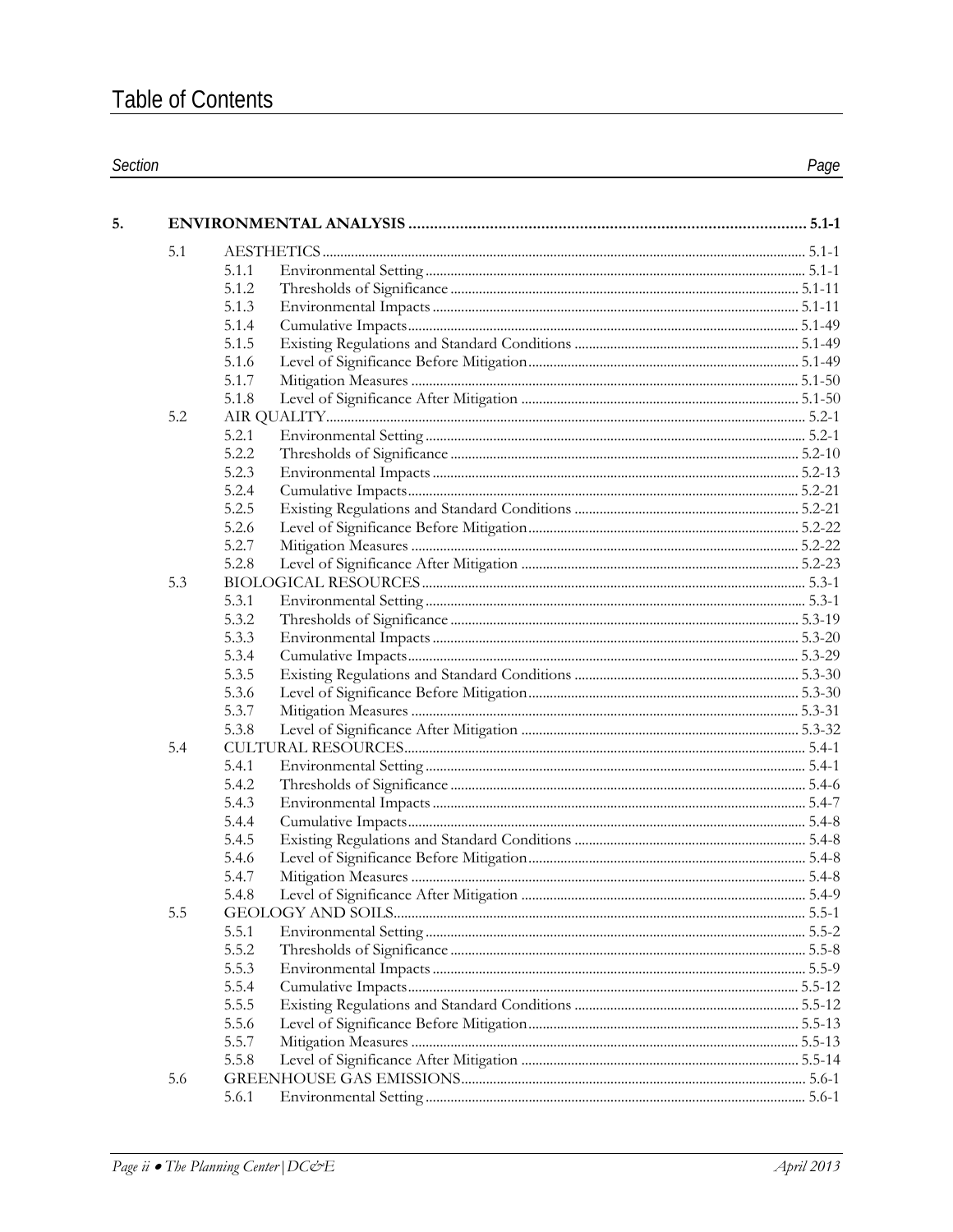| 5.6.3<br>5.6.4<br>5.6.5<br>5.6.6<br>5.6.7<br>5.6.8<br>5.7<br>5.7.1<br>5.7.2<br>5.7.3<br>5.7.4<br>5.7.5<br>5.7.6<br>5.7.7<br>5.7.8<br>5.8<br>5.8.1<br>5.8.2<br>5.8.3<br>5.8.4<br>5.8.5<br>5.8.6<br>5.8.7<br>5.8.8<br>5.9<br>5.9.1<br>5.9.2<br>5.9.3<br>5.9.4<br>5.9.5<br>5.9.6<br>5.9.7<br>5.9.8<br>5.10<br>5.10.1<br>5.10.2<br>5.10.3<br>5.10.4<br>5.10.5<br>5.10.6<br>5.10.7<br>5.10.8<br>5.11<br>5.11.1<br>5.11.2<br>5.11.3<br>5.11.4<br>5.11.5 | 5.6.2 |  |
|---------------------------------------------------------------------------------------------------------------------------------------------------------------------------------------------------------------------------------------------------------------------------------------------------------------------------------------------------------------------------------------------------------------------------------------------------|-------|--|
|                                                                                                                                                                                                                                                                                                                                                                                                                                                   |       |  |
|                                                                                                                                                                                                                                                                                                                                                                                                                                                   |       |  |
|                                                                                                                                                                                                                                                                                                                                                                                                                                                   |       |  |
|                                                                                                                                                                                                                                                                                                                                                                                                                                                   |       |  |
|                                                                                                                                                                                                                                                                                                                                                                                                                                                   |       |  |
|                                                                                                                                                                                                                                                                                                                                                                                                                                                   |       |  |
|                                                                                                                                                                                                                                                                                                                                                                                                                                                   |       |  |
|                                                                                                                                                                                                                                                                                                                                                                                                                                                   |       |  |
|                                                                                                                                                                                                                                                                                                                                                                                                                                                   |       |  |
|                                                                                                                                                                                                                                                                                                                                                                                                                                                   |       |  |
|                                                                                                                                                                                                                                                                                                                                                                                                                                                   |       |  |
|                                                                                                                                                                                                                                                                                                                                                                                                                                                   |       |  |
|                                                                                                                                                                                                                                                                                                                                                                                                                                                   |       |  |
|                                                                                                                                                                                                                                                                                                                                                                                                                                                   |       |  |
|                                                                                                                                                                                                                                                                                                                                                                                                                                                   |       |  |
|                                                                                                                                                                                                                                                                                                                                                                                                                                                   |       |  |
|                                                                                                                                                                                                                                                                                                                                                                                                                                                   |       |  |
|                                                                                                                                                                                                                                                                                                                                                                                                                                                   |       |  |
|                                                                                                                                                                                                                                                                                                                                                                                                                                                   |       |  |
|                                                                                                                                                                                                                                                                                                                                                                                                                                                   |       |  |
|                                                                                                                                                                                                                                                                                                                                                                                                                                                   |       |  |
|                                                                                                                                                                                                                                                                                                                                                                                                                                                   |       |  |
|                                                                                                                                                                                                                                                                                                                                                                                                                                                   |       |  |
|                                                                                                                                                                                                                                                                                                                                                                                                                                                   |       |  |
|                                                                                                                                                                                                                                                                                                                                                                                                                                                   |       |  |
|                                                                                                                                                                                                                                                                                                                                                                                                                                                   |       |  |
|                                                                                                                                                                                                                                                                                                                                                                                                                                                   |       |  |
|                                                                                                                                                                                                                                                                                                                                                                                                                                                   |       |  |
|                                                                                                                                                                                                                                                                                                                                                                                                                                                   |       |  |
|                                                                                                                                                                                                                                                                                                                                                                                                                                                   |       |  |
|                                                                                                                                                                                                                                                                                                                                                                                                                                                   |       |  |
|                                                                                                                                                                                                                                                                                                                                                                                                                                                   |       |  |
|                                                                                                                                                                                                                                                                                                                                                                                                                                                   |       |  |
|                                                                                                                                                                                                                                                                                                                                                                                                                                                   |       |  |
|                                                                                                                                                                                                                                                                                                                                                                                                                                                   |       |  |
|                                                                                                                                                                                                                                                                                                                                                                                                                                                   |       |  |
|                                                                                                                                                                                                                                                                                                                                                                                                                                                   |       |  |
|                                                                                                                                                                                                                                                                                                                                                                                                                                                   |       |  |
|                                                                                                                                                                                                                                                                                                                                                                                                                                                   |       |  |
|                                                                                                                                                                                                                                                                                                                                                                                                                                                   |       |  |
|                                                                                                                                                                                                                                                                                                                                                                                                                                                   |       |  |
|                                                                                                                                                                                                                                                                                                                                                                                                                                                   |       |  |
|                                                                                                                                                                                                                                                                                                                                                                                                                                                   |       |  |
|                                                                                                                                                                                                                                                                                                                                                                                                                                                   |       |  |
|                                                                                                                                                                                                                                                                                                                                                                                                                                                   |       |  |
|                                                                                                                                                                                                                                                                                                                                                                                                                                                   |       |  |
|                                                                                                                                                                                                                                                                                                                                                                                                                                                   |       |  |
|                                                                                                                                                                                                                                                                                                                                                                                                                                                   |       |  |

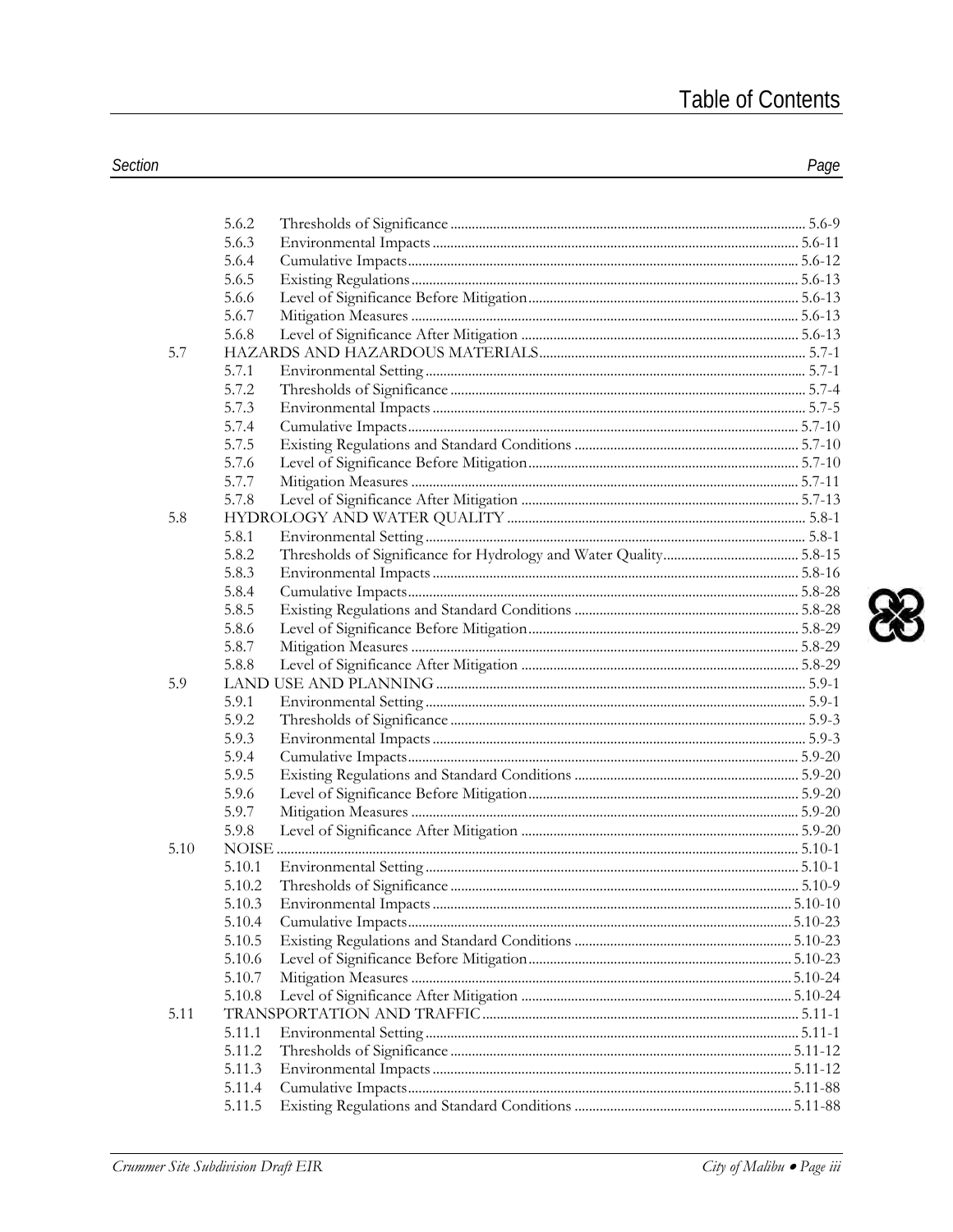## Section

|     | 5.12         | 5.11.6<br>5.11.7<br>5.11.8<br>5.12.1<br>5.12.2<br>5.12.3<br>5.12.4<br>5.12.5<br>5.12.6 |  |
|-----|--------------|----------------------------------------------------------------------------------------|--|
|     |              | 5.12.7                                                                                 |  |
|     |              | 5.12.8                                                                                 |  |
| 6.  |              |                                                                                        |  |
|     | 6.1          | 6.1.1                                                                                  |  |
| 7.  |              |                                                                                        |  |
|     |              |                                                                                        |  |
|     | 7.1          | 7.1.1                                                                                  |  |
|     |              | 7.1.2                                                                                  |  |
|     | 7.2          | ALTERNATIVES CONSIDERED AND REJECTED DURING THE SCOPING/PROJECT                        |  |
|     |              |                                                                                        |  |
|     |              | 7.2.1                                                                                  |  |
|     |              | 7.2.2                                                                                  |  |
|     | 7.3          |                                                                                        |  |
|     |              | 7.3.1<br>7.3.2                                                                         |  |
|     |              | 7.3.3                                                                                  |  |
|     | 7.4          |                                                                                        |  |
| 8.  |              |                                                                                        |  |
| 9.  |              | SIGNIFICANT IRREVERSIBLE CHANGES DUE TO THE PROPOSED PROJECT9-1                        |  |
| 10. |              |                                                                                        |  |
| 11. |              |                                                                                        |  |
|     |              |                                                                                        |  |
| 12. |              |                                                                                        |  |
| 13. |              |                                                                                        |  |
|     | 13.1<br>13.2 |                                                                                        |  |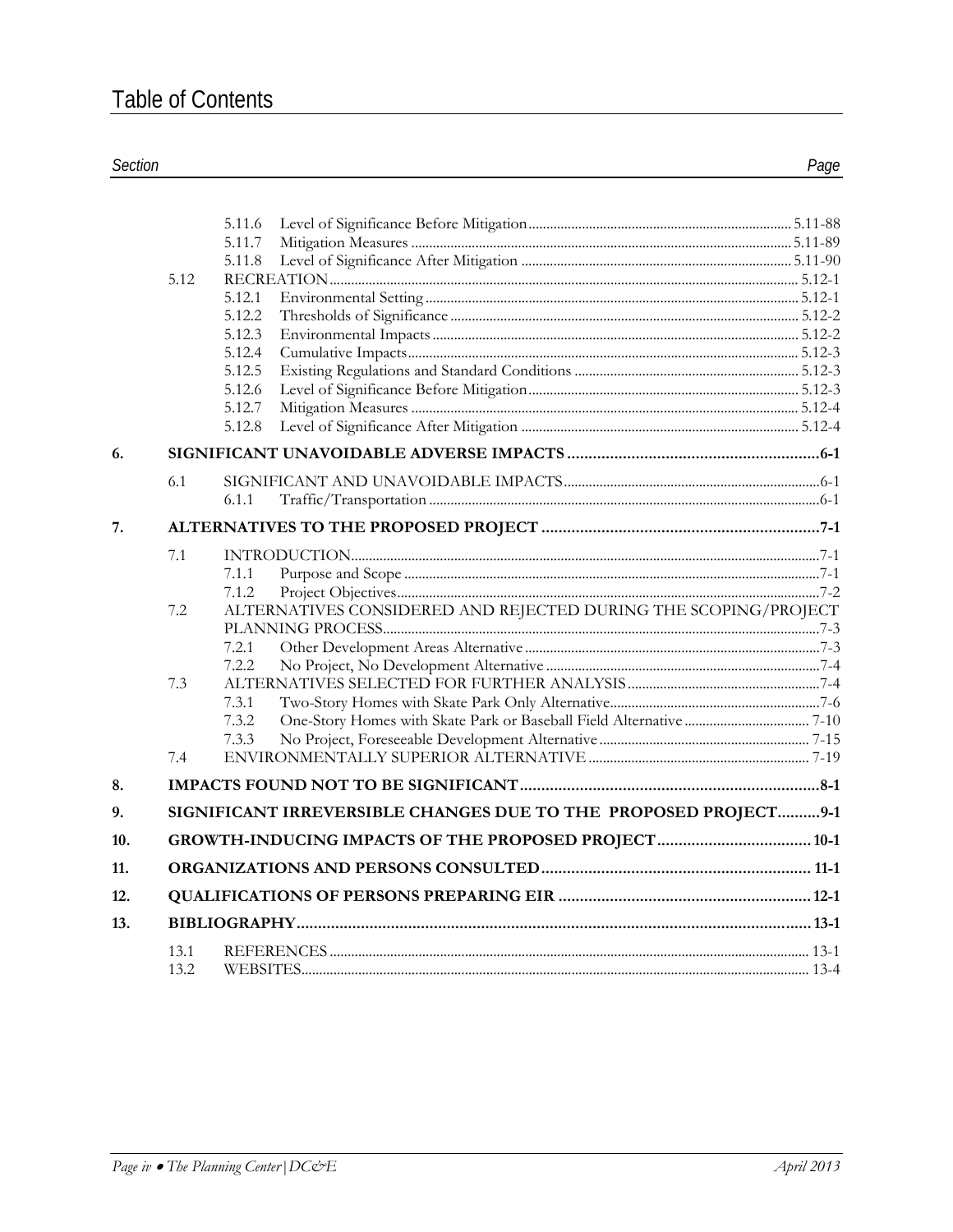#### *Section Page*

### **APPENDICES**

- A. 2008 Initial Study and Notice of Preparation
- B. 2008 Comments Received (Initial Study and Notice of Preparation)
- C. 2012 Initial Study and Notice of Preparation
- D. 2012 Comments Received (Initial Study, Notice of Preparation and Scoping)
- E. View Simulations Report
- F. Landscape Plans
- G. Air Quality Modeling Sheets
- H. Biological Studies
- I. Cultural Study
- J. Geotechnical Studies
- K. Greenhouse Gas Modeling Sheets
- L. Fire Safety Plan and Fuel Modification Plan
- M. Fire Safety Review Letters, March 2012
- N. Hydrology Studies
- O. Residential Conditions of Approval, Local Coastal Program and Zoning Text Amendments
- P. Noise Modeling Sheets
- Q. Traffic Study

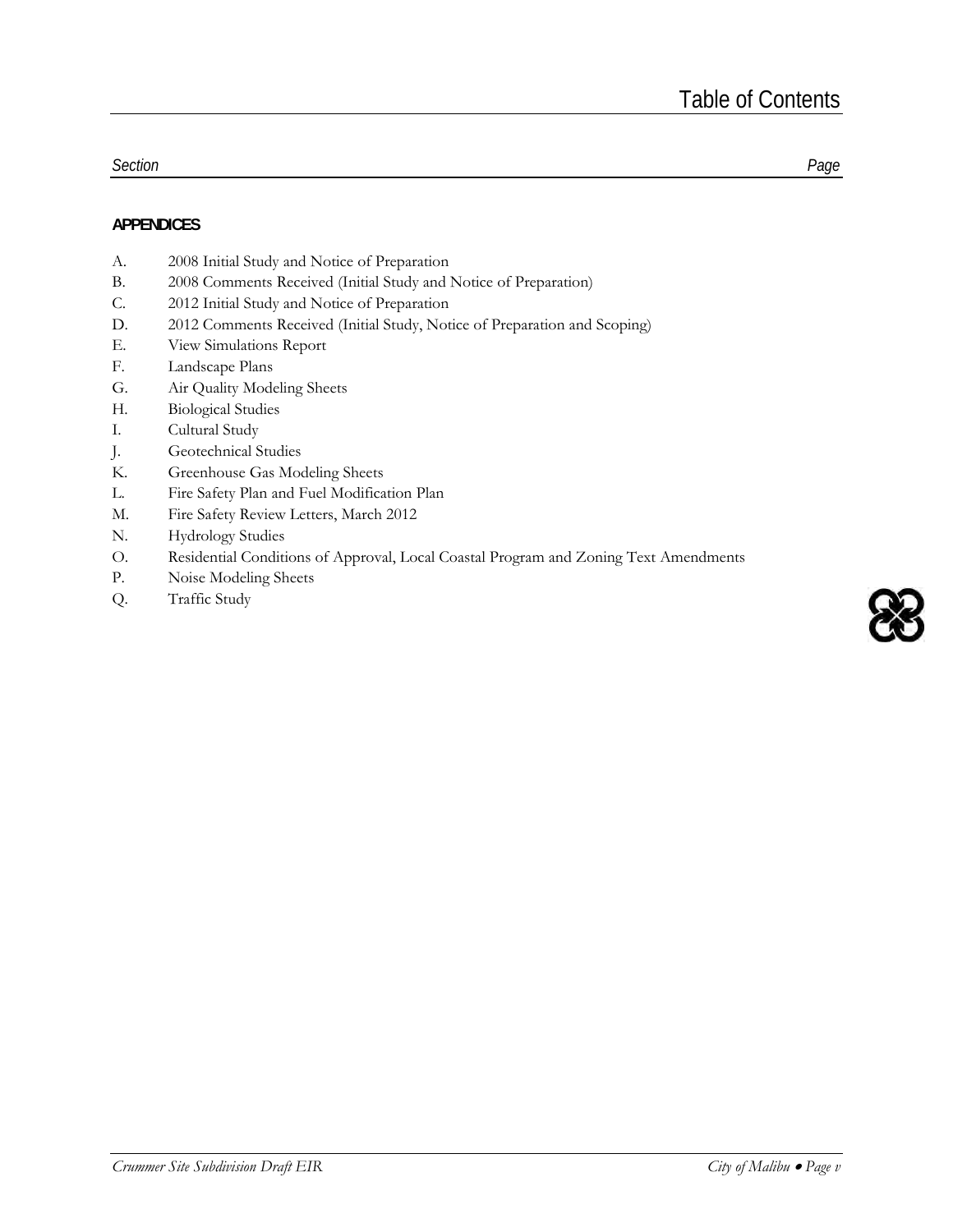| Figure               | Page |
|----------------------|------|
| Figure 3-1           |      |
| Figure 3-2           |      |
| Figure 3-3           |      |
| Figure 3-4           |      |
| Figure 3-5           |      |
| Figure 3-6           |      |
| Figure 3-7           |      |
| Figure 3-8           |      |
| Figure 3-9           |      |
| Figure 4-1           |      |
| Figure 5.1-1         |      |
| Figure 5.1-2         |      |
| Figure 5.1-3         |      |
| Figure 5.1-4         |      |
| Figure 5.1-5         |      |
| Figure 5.1-6         |      |
| Figure 5.1-7         |      |
| Figure 5.1-8         |      |
| Figure 5.1-9         |      |
| Figure 5.1-10        |      |
| Figure 5.1-11        |      |
| Figure 5.1-12        |      |
| Figure 5.1-13        |      |
| Figure 5.1-14        |      |
| Figure 5.1-15        |      |
| Figure 5.1-16        |      |
| Figure 5.1-17        |      |
| Figure 5.1-18        |      |
| Figure 5.3-1         |      |
| Figure 5.3-2         |      |
| Figure 5.7-1         |      |
| Figure 5.8-1         |      |
| Figure 5.8-2         |      |
| Figure 5.8-3         |      |
| Figure 5.10-1        |      |
| Figure 5.10-2        |      |
| Figure 5.11-1        |      |
| <b>Figure 5.11-2</b> |      |
| Figure 5.11-3        |      |
| Figure 5.11-4        |      |
| Figure 5.11-5        |      |
| Figure 5.11-6        |      |
| Figure 5.11-7        |      |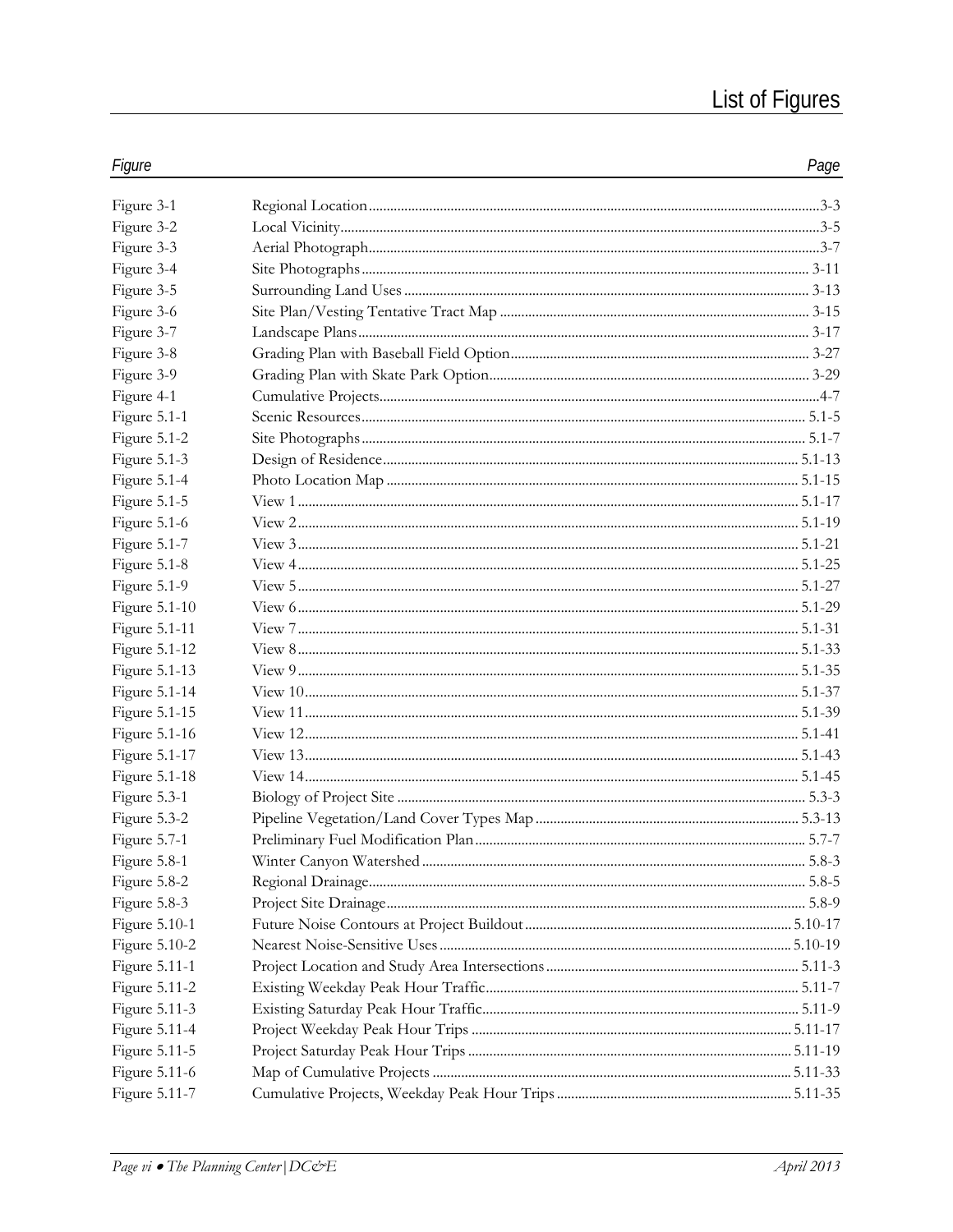| Figure         |                                                                                   | Page |
|----------------|-----------------------------------------------------------------------------------|------|
| Figure 5.11-8  |                                                                                   |      |
| Figure 5.11-9  |                                                                                   |      |
| Figure 5.11-10 |                                                                                   |      |
| Figure 5.11-11 |                                                                                   |      |
| Figure 5.11-12 |                                                                                   |      |
| Figure 5.11-13 |                                                                                   |      |
| Figure 5.11-14 |                                                                                   |      |
| Figure 5.11-15 |                                                                                   |      |
| Figure 5.11-16 |                                                                                   |      |
| Figure 5.11-17 |                                                                                   |      |
| Figure 5.11-18 |                                                                                   |      |
| Figure 5.11-19 |                                                                                   |      |
| Figure 5.11-20 | Year 2017 plus Project with Skate Park Option, Saturday Peak Hour Traffic 5.11-75 |      |
| Figure 5.11-21 | Year 2030 plus Project with Skate Park Option, Weekday Peak Hour Traffic 5.11-81  |      |
| Figure 5.11-22 | Year 2030 plus Project with Skate Park Option, Saturday Peak Hour Traffic 5.11-83 |      |
| Figure 5.11-23 |                                                                                   |      |
| Figure 7-1     |                                                                                   |      |
| Figure 7-2     |                                                                                   |      |
| Figure 7-3     |                                                                                   |      |
| Figure 7-4     |                                                                                   |      |
| Figure 7-5     |                                                                                   |      |
| Figure 7-6     |                                                                                   |      |
| Figure 7-7     |                                                                                   |      |
| Figure 7-8     |                                                                                   |      |
| Figure 7-9     |                                                                                   |      |
| Figure 7-10    |                                                                                   |      |
| Figure 7-11    |                                                                                   |      |
| Figure 7-12    |                                                                                   |      |
| Figure 7-13    |                                                                                   |      |
| Figure 7-14    |                                                                                   |      |
| Figure 7-15    |                                                                                   |      |

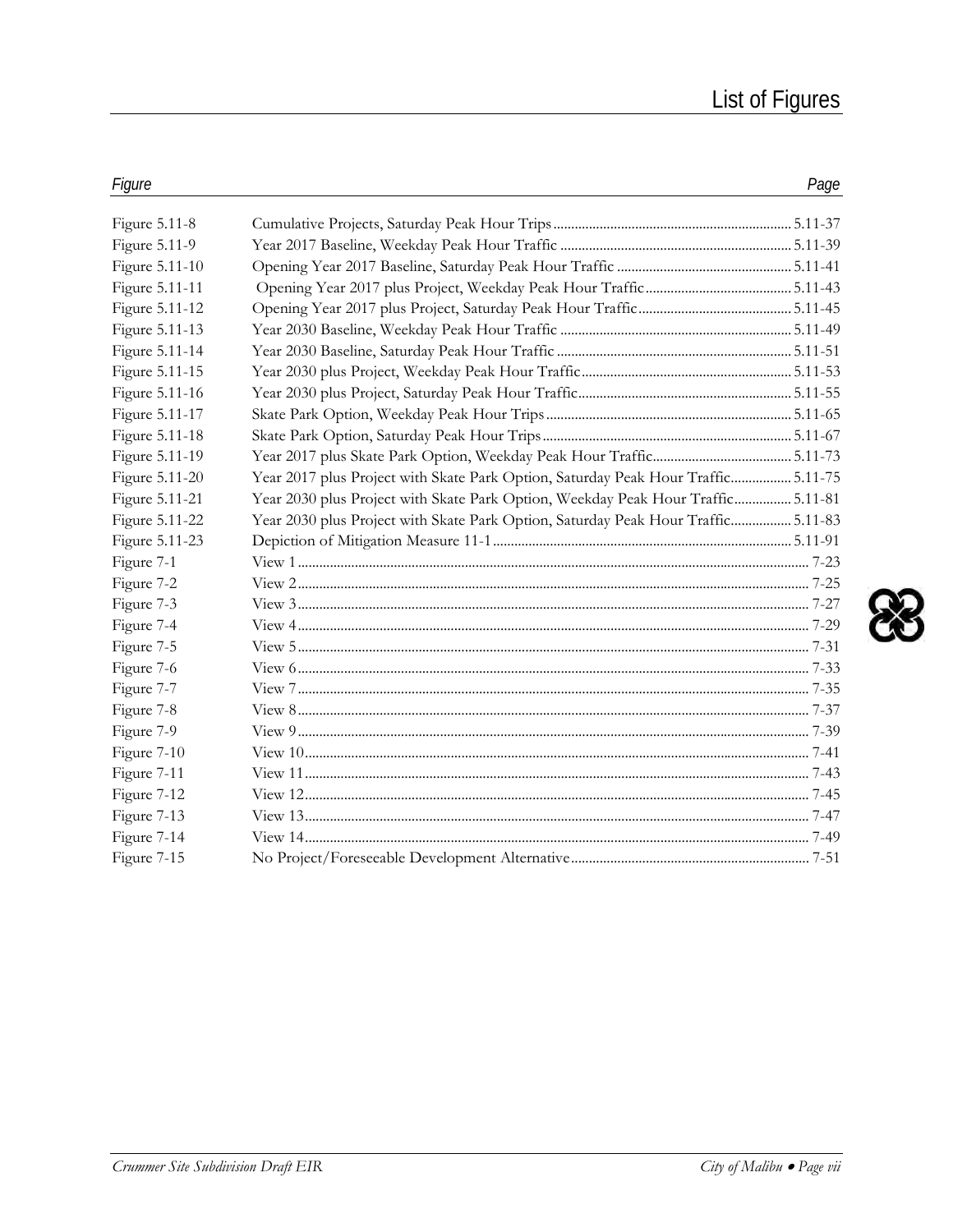# List of Tables

| Table 1-1          | Summary of Environmental Impacts, Mitigation Measures and Levels of               |  |
|--------------------|-----------------------------------------------------------------------------------|--|
| Table 3-1          |                                                                                   |  |
| Table 3-2          |                                                                                   |  |
| Table 3-4          |                                                                                   |  |
| Table 3-5          |                                                                                   |  |
| Table 4-1          |                                                                                   |  |
| Table 5.2-1        |                                                                                   |  |
| Table 5.2-2        | Attainment Status of Criteria Pollutants in the South Coast Air Basin 5.2-8       |  |
| Table 5.2-3        |                                                                                   |  |
| Table 5.2-4        |                                                                                   |  |
| Table 5.2-5        |                                                                                   |  |
| Table 5.2-6        | SCAQMD Construction Screening-Level Localized Significance Thresholds  5.2-12     |  |
| Table 5.2-7        |                                                                                   |  |
| Table 5.2-8        | Maximum Daily Construction Regional Emissions (in pounds per day)5.2-15           |  |
|                    |                                                                                   |  |
| Table 5.2-9        |                                                                                   |  |
| Table 5.2-10       | Regional Construction Emissions Compared to SCAQMD's Screening-Level              |  |
| Table 5.2-11       | Maximum Daily Construction Regional Emissions - Mitigated (in pounds per          |  |
| Table 5.3-1        | Special Status Plant Species with Potential to Occur on the Project Site  5.3-8   |  |
| Table 5.3-2        | Special Status Wildlife Species with Potential to Occur on the Project Site 5.3-9 |  |
| Table 5.3-3        |                                                                                   |  |
| Table 5.3-4        |                                                                                   |  |
| Table 5.6-1        | GHG and Their Relative Global Warming Potential Compared to CO2 5.6-2             |  |
| Table 5.6-2        |                                                                                   |  |
| Table 5.6-3        | Scoping Plan GHG Reduction Measures and Reductions toward 2020 Target  5.6-7      |  |
| Table 5.6-4        |                                                                                   |  |
| Table 5.7-1        |                                                                                   |  |
| Table 5.8-1        |                                                                                   |  |
| Table 5.8-2        |                                                                                   |  |
| Table 5.8-3        |                                                                                   |  |
| <b>Table 5.8-4</b> |                                                                                   |  |
| Table 5.8-5        |                                                                                   |  |
| Table 5.8-6        | Existing vs. Postconstruction Runoff Volumes for 50-Year Storm Event  5.8-27      |  |
| Table 5.9-1        |                                                                                   |  |
| Table 5.9-2        |                                                                                   |  |
| Table 5.9-3        |                                                                                   |  |
|                    |                                                                                   |  |
| Table 5.10-1       |                                                                                   |  |
| Table 5.10-2       |                                                                                   |  |
| Table 5.10-3       |                                                                                   |  |
| Table 5.10-4       |                                                                                   |  |
| Table 5.10-5       |                                                                                   |  |